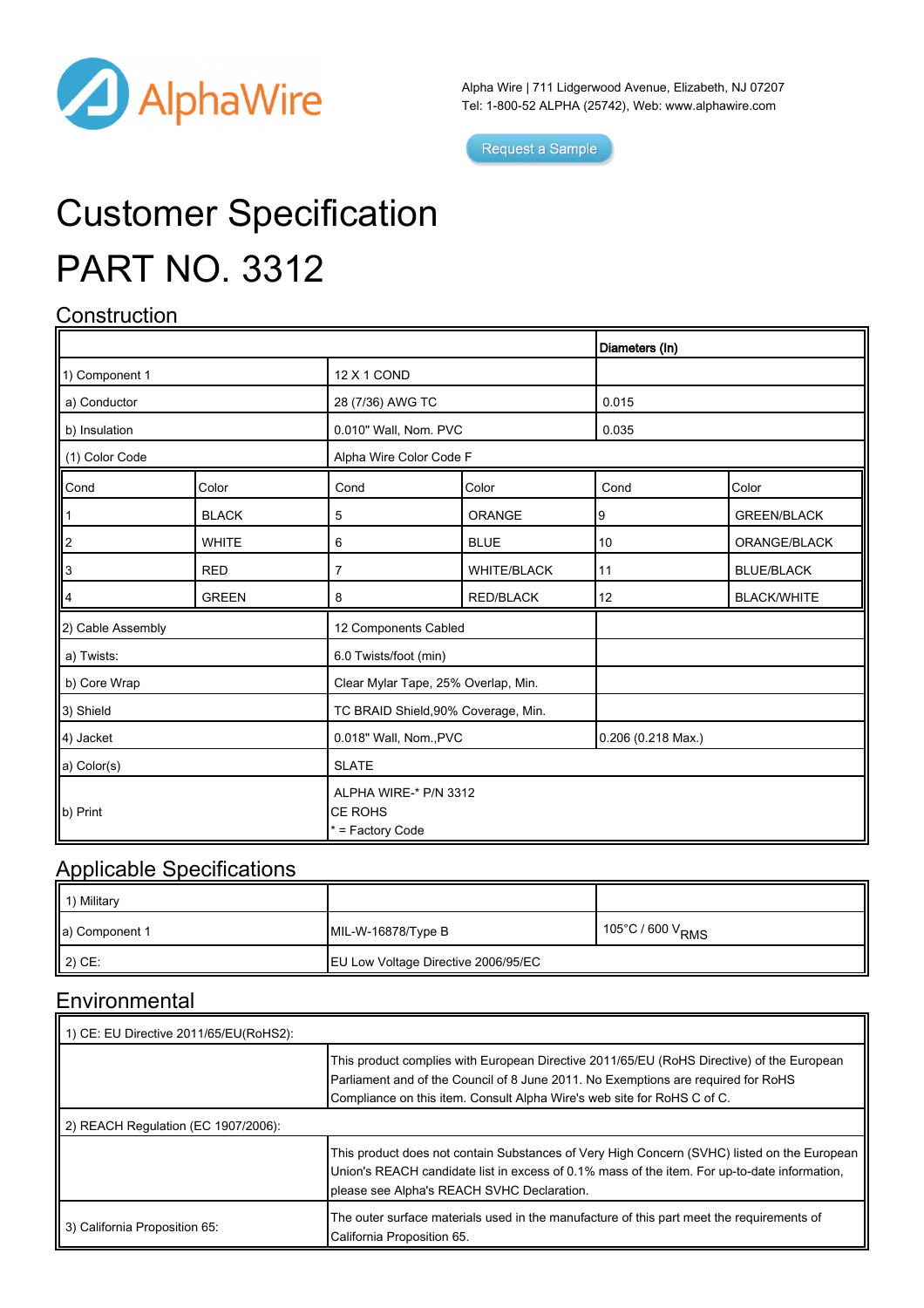#### **Properties**

| Physical & Mechanical Properties |                                                 |  |  |  |
|----------------------------------|-------------------------------------------------|--|--|--|
| 1) Temperature Range             | -55 to 105°C                                    |  |  |  |
| 2) Bend Radius                   | 10X Cable Diameter                              |  |  |  |
| 3) Pull Tension                  | 21.8 Lbs, Maximum                               |  |  |  |
| <b>Electrical Properties</b>     | (For Engineering purposes only)                 |  |  |  |
| 1) Voltage Rating                | $600 V$ <sub>RMS</sub>                          |  |  |  |
| (2) Capacitance                  | 35 pf/ft @1 kHz, Nominal Conductor to Conductor |  |  |  |
| 3) Ground Capacitance            | 63 pf/ft @1 kHz, Nominal                        |  |  |  |
| 4) Inductance                    | 0.22 µH/ft, Nominal                             |  |  |  |
| 5) Conductor DCR                 | 66 Ω/1000ft @20°C, Nominal                      |  |  |  |
| 6) OA Shield DCR                 | 3.8 Ω/1000ft @20°C, Nominal                     |  |  |  |

#### **Other**

| Packaging  | Flange x Traverse x Barrel (inches)         |
|------------|---------------------------------------------|
| a) 1000 FT | 12 x 10 x 5 Continuous length               |
| b) 100 FT  | $6.5 \times 4 \times 2.5$ Continuous length |
|            | [Spool dimensions may vary slightly]        |

[www.alphawire.com](http://www.alphawire.com)

Alpha Wire | 711 Lidgerwood Avenue, Elizabeth, NJ 07207 Tel: 1-800-52 ALPHA (25742)

Although Alpha Wire ("Alpha") makes every reasonable effort to ensure their accuracy at the time of publication, information and specifications described herein are subject to errors or omissions and to changes without notice, and the listing of such information and specifications does not ensure product availability.

Alpha provides the information and specifications herein on an "AS IS" basis, with no representations or warranties, whether express, statutory or implied. In no event will Alpha be liable for any damages (including consequential, indirect, incidental, special, punitive, or exemplary) whatsoever, even if Alpha had been advised of the possibility of such damages, whether in an action under contract, negligence or any other theory, arising out of or in connection with the use, or inability to use, the information or specifications described herein.

#### ALPHA WIRE - CONFIDENTIAL AND PROPRIETARY

Notice to persons receiving this document and/or technical information. This document is confidential and is the exclusive property of ALPHA WIRE, and is merely on loan and subject to recall by ALPHA WIRE at any time. By taking possession of this document, the recipient acknowledges and agrees that this document cannot be used in any manner adverse to the interests of ALPHA WIRE, and that no portion of this document may be copied or otherwise reproduced without the prior written consent of ALPHA WIRE. In the case of conflicting contractual provisions, this notice shall govern the status of this document. ©2013 ALPHA WIRE - all rights reserved.